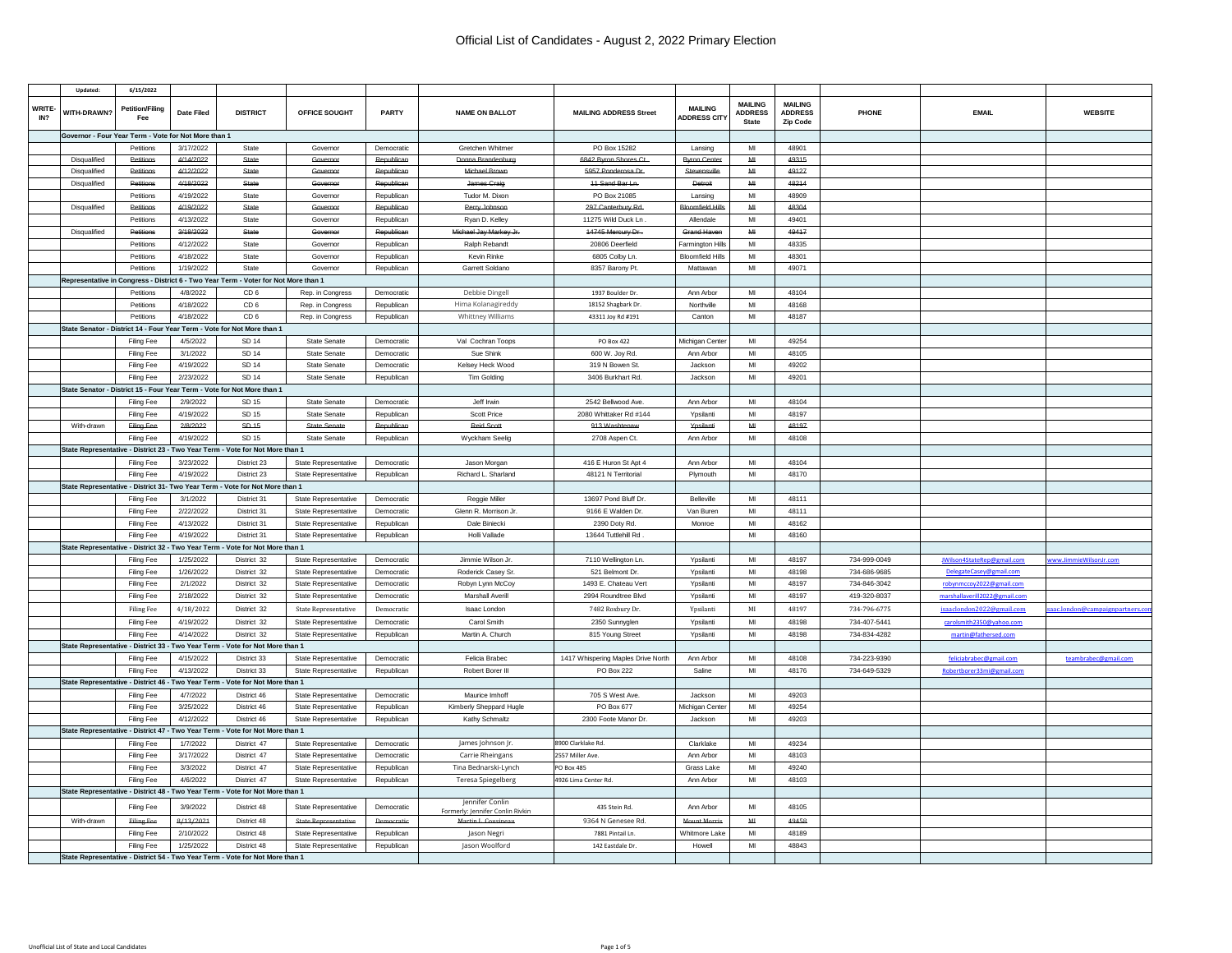| WRITE<br>IN <sub>2</sub> | <b>WITH-DRAWN?</b>                | <b>Petition/Filing</b> | <b>Date Filed</b> | <b>DISTRICT</b>                                                                            | OFFICE SOUGHT                                                                                                            | PARTY             | <b>NAME ON BALLOT</b>                                                                                                                           | <b>MAILING ADDRESS Street</b> | <b>MAILING</b><br><b>ADDRESS CITY</b> | <b>MAILING</b><br><b>ADDRESS</b><br><b>State</b> | <b>MAILING</b><br><b>ADDRESS</b><br><b>Zip Code</b> | PHONE                  | <b>EMAIL</b>                                       | <b>WEBSITE</b>                 |
|--------------------------|-----------------------------------|------------------------|-------------------|--------------------------------------------------------------------------------------------|--------------------------------------------------------------------------------------------------------------------------|-------------------|-------------------------------------------------------------------------------------------------------------------------------------------------|-------------------------------|---------------------------------------|--------------------------------------------------|-----------------------------------------------------|------------------------|----------------------------------------------------|--------------------------------|
|                          | Disqualified due<br>to redistrict | Filing Fee             | 4/2/2021          | District 54                                                                                | <b>State Representative</b>                                                                                              | <b>Democratic</b> | <b>Isaac L. London II</b>                                                                                                                       | 7482 Roxbury Dr.              | Ypsilanti                             | M <sub>H</sub>                                   | 48197                                               | 734-780-4911           | isaaclondon2018@gmail.com                          |                                |
|                          |                                   |                        |                   |                                                                                            | Washtenaw County Board of Commissioners Member - Two Year Term - Vote for Not More than 1                                |                   |                                                                                                                                                 |                               |                                       |                                                  |                                                     |                        |                                                    |                                |
|                          |                                   | Filing Fee             | 3/15/2022         | District 1                                                                                 | County Commissioner                                                                                                      | Democratic        | Jason Maciejewski                                                                                                                               | 8983 Starfield Ct.            | Dexter                                | MI                                               | 48130                                               | 734-645-4773           | jason4commissioner@gmail.com                       | www.jasonmaciejewski.com       |
|                          |                                   | <b>Filing Fee</b>      | 4/15/2022         | District 1                                                                                 | <b>County Commissioner</b>                                                                                               | Republican        | Jeff Robbins                                                                                                                                    | 5060 Birkdale Drive           | Ann Arbor                             | MI                                               | 48103                                               | 734-604-0614           | jrrobbins@comcast.net                              |                                |
|                          |                                   | Filing fee             | 2/28/2022         | District 2                                                                                 | County Commissioner                                                                                                      | Democratic        | Crystal Lyte                                                                                                                                    | 1644 Crab Apple Dr.           | Ypsilanti                             | MI                                               | 48198                                               | 734-972-3859           |                                                    |                                |
|                          | With-drawn                        | Filing Fee             | 4/19/2022         | District <sub>2</sub>                                                                      | County Co                                                                                                                |                   | Ken Schwart:                                                                                                                                    | 2474 Hickman                  | Ann Arbor                             | MI                                               | 48105                                               | 234-480-2060           |                                                    |                                |
|                          |                                   | Filing Fee             | 4/19/2022         | District 2                                                                                 | <b>County Commissioner</b>                                                                                               | Democratic        | Stephen Lange Ranzini                                                                                                                           | 2015 Washtenaw Avenue         | Ann Arbor                             | MI                                               | 48104                                               | 734-741-5858 ext. 9226 | ranzini@university-bank.com                        |                                |
|                          |                                   | Filing Fee             | 4/15/2022         | District 2                                                                                 | County Commissioner                                                                                                      | Republican        | David Trent                                                                                                                                     | 7900 6 Mile Rd.               | Northville                            | MI                                               | 48168                                               | 248-982-1361           |                                                    |                                |
|                          |                                   | Filing Fee             | 4/12/2022         | District 3                                                                                 | County Commissioner                                                                                                      | Democratic        | Shannon Beeman                                                                                                                                  | P.O. Box 195                  | Manchester                            | MI                                               | 48158                                               | 734-323-0539           | votebeeman@gmail.com                               | www.votebeeman.com             |
|                          |                                   | Filing Fee             | 4/19/2022         | District 3                                                                                 | County Commissioner                                                                                                      | Republican        | Robert Guysky                                                                                                                                   | 17355 Grass Lake Road         | Grass Lake                            | MI                                               | 49240                                               | 248-202-1739           | rjguysky@gmail.com                                 | www.rjguysky.wixsite.com/rg4wo |
|                          |                                   | Filing fee             | 2/15/2022         | District 4                                                                                 | County Commissioner                                                                                                      | Democratic        | Caroline L. Sanders                                                                                                                             | 4540 Hunt Club Dr., 2A        | Ypsilanti                             | MI                                               | 48197                                               | 734-218-3165           | electcaroline4commissioner@gmail.com               |                                |
|                          |                                   | Filing Fee             | 4/19/2022         | District 4                                                                                 | County Commissioner                                                                                                      | Republican        | Robert Zimmerman                                                                                                                                | 1399 Whispering Maples Court  | Ann Arbor                             | MI                                               | 48108                                               | 734-735-1101           | robzimfam@gmail.com                                |                                |
|                          |                                   | Filing Fee             | 4/11/2022         | District 5                                                                                 | County Commissioner                                                                                                      | Democratic        | Ronnie D. Peterson                                                                                                                              | 6060 Vista Drive              | Ypsilanti                             | MI                                               | 48197                                               | 734-635-0791           | ronniepeterson123@gmail.com                        |                                |
|                          |                                   | Filing Fee             | 10/29/2021        | District 5                                                                                 | County Commissioner                                                                                                      | Democratic        | Justin D. Hodge                                                                                                                                 | 1606 Huron St., #970491       | Ypsilanti                             | MI                                               | 48197                                               | 734-325-9136           | info@votejustinhodge.com                           | www.votejustinhodge.com        |
|                          |                                   | Filing Fee             | 4/15/2022         | District 5                                                                                 | County Commissioner                                                                                                      | <b>Democratic</b> | Latitia G. Sharp                                                                                                                                | P.O. Box 971443               | Ypsilanti                             | MI                                               | 48197                                               | 734-657-4571           | votelatitiasharp45@gmail.com                       |                                |
|                          |                                   | <b>Filing Fee</b>      | 4/19/2022         | District 5                                                                                 | <b>County Commissioner</b>                                                                                               | Republican        | <b>Brett Birk</b>                                                                                                                               | 6333 Deer Creek Dr.           | Ypsilanti                             | MI                                               | 48197                                               | 313-268-4172           | brettdbirk@gmail.com                               | itiasharp4countycommissioner.c |
|                          | With-drawn                        | <b>Filing Fee</b>      | 8/25/2021         | District 6                                                                                 | <b>County Con</b>                                                                                                        | Democratic        | Morgan Foreman                                                                                                                                  | 2747 Appleridge               | Ypsilanti                             | MI                                               | 48198                                               | 313-286-9043           | morgan.foreman@gmail.com                           |                                |
|                          |                                   | Filing Fee             | 3/1/2022          | District 6                                                                                 | <b>County Commissioner</b>                                                                                               | Democratic        | Ricky L. Jefferson                                                                                                                              | PO Box 971302                 | Ypsilanti                             | MI                                               | 48197                                               | 734-276-4832           | voterickviefferson@gmail.con                       |                                |
|                          |                                   | Filing Fee             | 4/19/2022         | District 6                                                                                 | <b>County Commissioner</b>                                                                                               | Democratic        | Annie Somerville                                                                                                                                | 40 E. Cross St., Apt. 5       | Ypsilanti                             | MI                                               | 48198                                               | 734-309-1208           |                                                    | www.voteanniesomerville.com    |
|                          |                                   | Filing Fee             | 4/19/2022         | District 6                                                                                 | County Commissioner                                                                                                      | Republican        | <b>Todd VonSchulze</b>                                                                                                                          | 670 Harriet St.               | Ypsilanti                             | MI                                               | 48197                                               | 734-732-2061           | somervilleannie@gmail.com<br>tvonschulze@gmail.com |                                |
|                          |                                   |                        | 12/16/2021        | District 7                                                                                 |                                                                                                                          |                   |                                                                                                                                                 |                               | Ann Arbor                             | MI                                               | 48105                                               |                        |                                                    |                                |
|                          |                                   | Filing Fee             |                   |                                                                                            | County Commissioner                                                                                                      | Democratic        | Andy LaBarre                                                                                                                                    | 2411 Meadowridge Ct.          |                                       |                                                  |                                                     | 734-945-1298           | andy.labarre@gmail.com                             |                                |
|                          |                                   | <b>Filing Fee</b>      | 4/18/2022         | District 7                                                                                 | <b>County Commissioner</b>                                                                                               | Republican        | Jonathan Smart                                                                                                                                  | 3309 Lorraine St.             | Ann Arbor                             | MI                                               | 48108                                               | 843-441-8869           | jonathansmart050@gmail.com                         |                                |
|                          |                                   | Petitions              | 4/1/2022          | District 8                                                                                 | County Commissioner                                                                                                      | Democratic        | Yousef Rabhi                                                                                                                                    | 1255 Kensington Dr.           | Ann Arbor                             | MI                                               | 48104                                               | 734-353-9426           | voterabhi@gmail.com                                | www.voterabhi.com              |
|                          |                                   | Filing Fee             | 4/18/2022         | District 8                                                                                 | <b>County Commissioner</b>                                                                                               | Republican        | Leslie Shannon                                                                                                                                  | 1812 Norway Rd.               | Ann Arbor                             | MI                                               | 48104                                               | 743-276-7186           | Ikiefaber@me.con                                   |                                |
|                          |                                   | Filing Fee             | 2/18/2022         | District 9                                                                                 | County Commissioner                                                                                                      | Democratic        | Katie Scott                                                                                                                                     | 926 Loyola Dr.                | Ann Arbor                             | MI                                               | 48103                                               | 734-657-5980           | 2ktscott@gmail.com                                 | votekatiescott.com             |
|                          |                                   | Filing Fee             | 4/18/2022         | District 9                                                                                 | County Commissioner                                                                                                      | Republican        | <b>Stuart Berry</b>                                                                                                                             | 2252 S Circle Dr              | Ann Arbor                             | MI                                               | 48103                                               | 734-757-7712           | berryward5@hotmail.com                             |                                |
|                          |                                   |                        |                   | City of Ann Arbor - Mayor - Four Year Term - Vote for Not More than 1                      |                                                                                                                          |                   |                                                                                                                                                 |                               |                                       |                                                  |                                                     |                        |                                                    |                                |
|                          |                                   | Petitions              | 4/13/2022         | City of Ann Arbor                                                                          | Mayor                                                                                                                    | Democratic        | Christopher Taylor                                                                                                                              | 1516 Granger Ave              | Ann Arbor                             | MI                                               | 48104                                               | 734-834-3600           | taylorforannarbor@gmail.com                        | taylorforannarbor.com          |
|                          |                                   | Petitions              | 4/13/2022         | City of Ann Arbor                                                                          | Mayor                                                                                                                    | Democratic        | Anne Bannister                                                                                                                                  | 612 N. Main                   | Ann Arbor                             | MI                                               | 48104                                               | 734-945-1639           | bannister4council@gmail.com                        |                                |
|                          |                                   |                        |                   | City of Ann Arbor - Ward 1 City Council Member - Four Year Term - Vote for Not More than 1 |                                                                                                                          |                   |                                                                                                                                                 |                               |                                       |                                                  |                                                     |                        |                                                    |                                |
|                          |                                   | Petitions              | 3/24/2022         | Ward 1                                                                                     | City Council Member                                                                                                      | Democratic        | Cynthia Harrison                                                                                                                                | 2251 Woodhaven Ct.            | Ann Arbor                             | MI                                               | 48105                                               | 734-386-1221           | votecynthiaharrison@gmail.com                      |                                |
|                          |                                   | Petitions              | 4/12/2022         | Ward 1                                                                                     | City Council Member                                                                                                      | Democratic        | Angeline Smith                                                                                                                                  | 2616 Arrowwood Trl.           | Ann Arbor                             | MI                                               | 48105                                               | 734-239-7886           | angeline@electangeline.com                         | electangeline.com              |
|                          |                                   |                        |                   |                                                                                            | City of Ann Arbor - Ward 2 City Council Member - Four Year Term - Vote for Not More than 1 - NO PRIMARY PER CITY CHARTER |                   |                                                                                                                                                 |                               |                                       |                                                  |                                                     |                        |                                                    |                                |
|                          | With-drawn                        | Petitions              | 4/11/2022         | Mard <sub>2</sub>                                                                          | City Council Momber                                                                                                      | Democratic        | Kathy Griswold                                                                                                                                  | 3565 Fox Hunt Dr.             | Ann Arbor                             | MI.                                              | 49105                                               | 734-657-7900           | griswoldkj@gmail.com                               | <u>kathveriswold.com</u>       |
|                          |                                   | Petitions              | 4/18/2022         | Ward 2                                                                                     | <b>City Council Member</b>                                                                                               | Democratic        | Chris Watson                                                                                                                                    | 1490 Bardstown Trl.           | Ann Arbor                             | MI                                               | 48105                                               |                        |                                                    |                                |
|                          |                                   |                        |                   |                                                                                            | City of Ann Arbor - Ward 3 City Council Member - Four Year Term - Vote for Not More than 1 - NO PRIMARY PER CITY CHARTER |                   |                                                                                                                                                 |                               |                                       |                                                  |                                                     |                        |                                                    |                                |
|                          |                                   | Petitions              | 3/23/2022         | Ward 3                                                                                     | City Council Member                                                                                                      | <b>Democratic</b> | Avesha Ghazi Edwin                                                                                                                              | 3009 Turnberry Lane           | Ann Arbor                             | MI                                               | 48108                                               | 734-726-0161           | ayeshafora2@gmail.com                              | ayeshaforannarbor.com          |
|                          |                                   |                        |                   | City of Ann Arbor - Ward 4 City Council Member - Four Year Term - Vote for Not More than 1 |                                                                                                                          |                   |                                                                                                                                                 |                               |                                       |                                                  |                                                     |                        |                                                    |                                |
|                          |                                   | Petitions              | 2/8/2022          | Ward 4                                                                                     | <b>City Council Member</b>                                                                                               | <b>Democratic</b> | Mozhgan Savabieasfahani                                                                                                                         | 1501 Ardmoor Ave              | Ann Arbor                             | MI                                               | 48103                                               | 734-769-1932           | mozhgan.savabieasfahani@gmail.com                  |                                |
|                          |                                   | Petitions              | 3/11/2022         | Ward 4                                                                                     | <b>City Council Member</b>                                                                                               | <b>Democratic</b> | <b>Elizabeth Nelson</b>                                                                                                                         | 1319 Ardmoor Ave              | Ann Arbor                             | MI                                               | 48103                                               | 734-997-9688           | contact@A2ELNEL.com                                | A2ELNEL.com                    |
|                          |                                   | Petitions              | 3/22/2022         | Ward 4                                                                                     | <b>City Council Member</b>                                                                                               | Democratic        | Dharma Akmor                                                                                                                                    | 1156 Glen Leven Rd.           | Ann Arbor                             | MI                                               | 48103                                               | 735-492-5866           |                                                    |                                |
|                          |                                   |                        |                   | City of Ann Arbor - Ward 5 City Council Member - Four Year Term - Vote for Not More than 1 |                                                                                                                          |                   |                                                                                                                                                 |                               |                                       |                                                  |                                                     |                        |                                                    |                                |
|                          |                                   | Petitions              | 04/15/022         | Ward 5                                                                                     | <b>City Council Member</b>                                                                                               | Democratic        | Jenn Cornel                                                                                                                                     | 1402 W. Washington            | Ann Arbor                             | MI                                               | 48103                                               | 734-765-0174           | Jenn@a2ienn.com                                    | www.a2jenn.org                 |
|                          |                                   | Petitions              | 4/19/2022         | Ward 5                                                                                     | City Council Member                                                                                                      | Democratic        | Ali Ramlawi                                                                                                                                     | 428 S. Seventh                | Ann Arbor                             | MI                                               | 48103                                               | 734-730-6062           | Aramlawi@yahoo.com                                 |                                |
|                          |                                   |                        |                   | City of Ypsilanti - Mayor - Four Year Term - Vote for Not More than 1                      |                                                                                                                          |                   |                                                                                                                                                 |                               |                                       |                                                  |                                                     |                        |                                                    |                                |
|                          |                                   | Petitions              | 3/31/2022         | City of Ypsilanti                                                                          | Mayor                                                                                                                    | Democratic        | Anthony Morgan                                                                                                                                  | 108 Normal St.                | Ypsilanti                             | MI                                               | 48197                                               | 734-334-3407           | asmorgan77@gmail.com                               |                                |
|                          |                                   | Petitions              | 4/18/2022         | City of Ypsilanti                                                                          | Mayor                                                                                                                    | Democratic        | Nicole Brown                                                                                                                                    | 948 Jefferson St              | Ypsilanti                             | MI                                               | 48197                                               | 734-680-5654           | nbforward1@gmail.com                               |                                |
|                          |                                   | Petitions              | 4/19/2022         | City of Ypsilanti                                                                          | Mayor                                                                                                                    | Democratic        | Lois Allen-Richardson                                                                                                                           | 1055 Jefferson                | Ypsilanti                             | MI                                               | 48197                                               | 734-972-3673           | missionarylois@gmail.com                           |                                |
|                          |                                   |                        |                   |                                                                                            | City of Ypsilanti - Ward 1 City Council Member - Four Year Term - Vote for Not More than 1 - NO PRIMARY PER CITY CHARTER |                   |                                                                                                                                                 |                               |                                       |                                                  |                                                     |                        |                                                    |                                |
|                          |                                   | Petitions              | 4/19/2022         | Ward 1                                                                                     | City Council Member                                                                                                      | Democratic        | Michelle (Me' Chelle) King                                                                                                                      | 102 Middle Drive              | Ypsilanti                             | MI                                               | 48197                                               | 734-657-1030           | Akcjking@yahoo.com                                 |                                |
|                          |                                   |                        |                   |                                                                                            |                                                                                                                          |                   | City of Ypsilanti - Ward 1 City Council Member - Partial Term Ending November 11, 2024 - Vote for Not More than 1 - NO PRIMARY PER CITY CHARTER |                               |                                       |                                                  |                                                     |                        |                                                    |                                |
|                          |                                   | Petitions              | 4/18/2022         | Ward 1                                                                                     | <b>City Council Member</b>                                                                                               | Democratic        | <b>Roland Tooson</b>                                                                                                                            | 107 Middle Drive              | Ypsilanti                             | MI                                               | 48197                                               | 734-635-3605           | rolandtooson@icloud.com                            |                                |
|                          |                                   |                        |                   |                                                                                            | City of Ypsilanti - Ward 2 City Council Member - Four Year Term - Vote for Not More than 1 - NO PRIMARY PER CITY CHARTER |                   |                                                                                                                                                 |                               |                                       |                                                  |                                                     |                        |                                                    |                                |
|                          |                                   |                        | 3/21/2022         | Ward 2                                                                                     | City Council Member                                                                                                      | Democratic        | Jennifer Symanns                                                                                                                                | 1209 Collegewood St.          | Ypsilanti                             | MI                                               | 48197                                               | 734-506-8411           | jsymanns@gmail.com                                 |                                |
|                          |                                   |                        |                   | City of Ypsilanti - Ward 3 City Council Member - Four Year Term - Vote for Not More than 1 |                                                                                                                          |                   |                                                                                                                                                 |                               |                                       |                                                  |                                                     |                        |                                                    |                                |
|                          |                                   | Petitions              | 4/18/2022         | Ward 3                                                                                     | City Council Member                                                                                                      | Democratic        | Marc Arthur                                                                                                                                     | 325 E. Cross St               | Ypsilanti                             | MI                                               | 48198                                               | 415-425-4690           | marcta@gmail.com                                   |                                |
|                          |                                   | Petitions              | 4/19/2022         | Ward 3                                                                                     | City Council Member                                                                                                      | Democratic        | <b>Desirae Simmons</b>                                                                                                                          | 407 Charles St.               | Ypsilanti                             | MI                                               | 48198                                               | 256-541-2347           |                                                    |                                |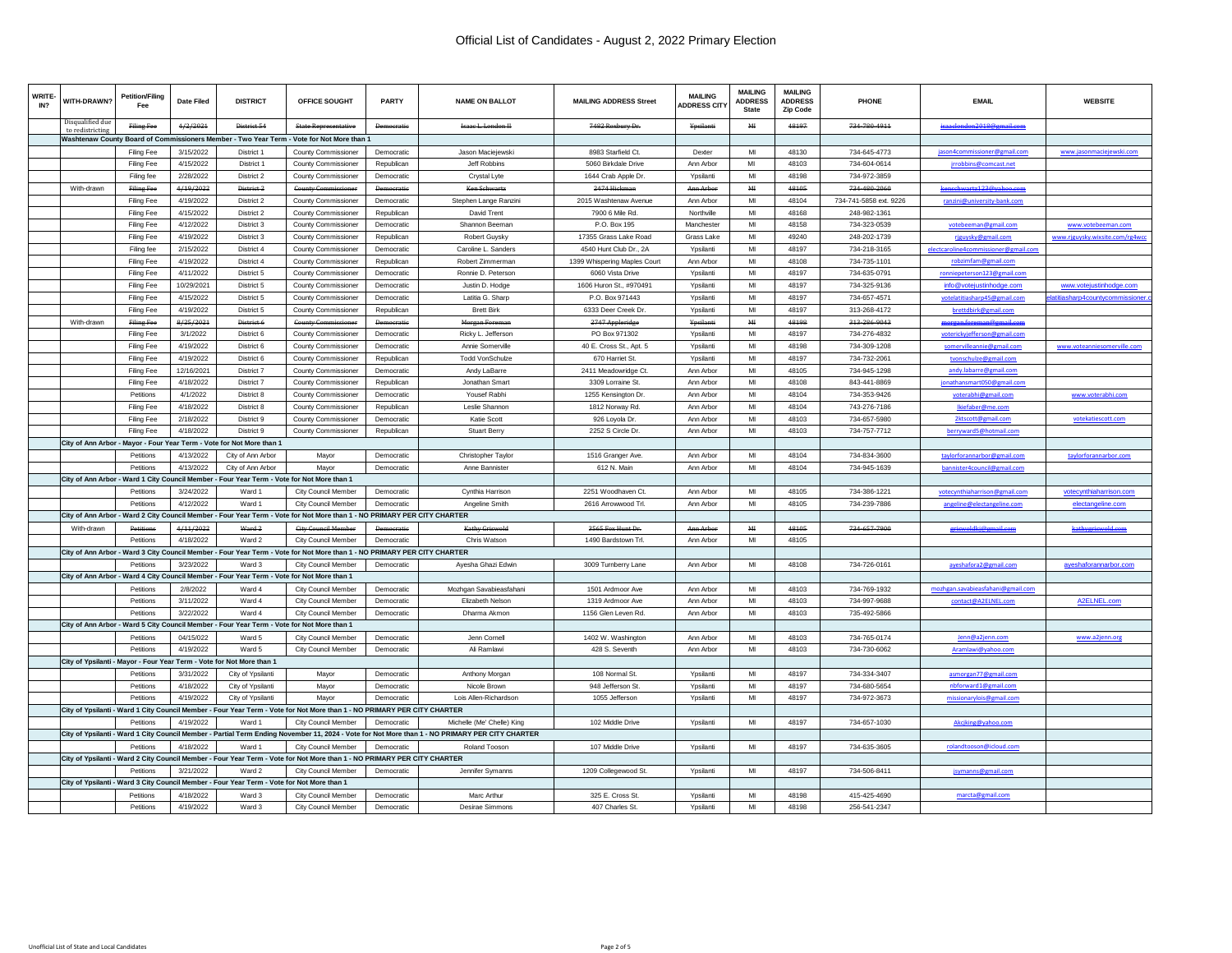| WRITE-<br>IN? | WITH-DRAWN? | <b>Petition/Filing</b><br>Fee | Date Filed | <b>DISTRICT</b>                                                                            | OFFICE SOUGHT                                                                                                 | PARTY        | <b>NAME ON BALLOT</b> | <b>MAILING ADDRESS Street</b>  | <b>MAILING</b><br><b>ADDRESS CITY</b> | <b>MAILING</b><br><b>ADDRESS</b><br><b>State</b> | <b>MAILING</b><br><b>ADDRESS</b><br><b>Zip Code</b> | PHONE        | <b>EMAIL</b>                    | <b>WEBSITE</b>         |
|---------------|-------------|-------------------------------|------------|--------------------------------------------------------------------------------------------|---------------------------------------------------------------------------------------------------------------|--------------|-----------------------|--------------------------------|---------------------------------------|--------------------------------------------------|-----------------------------------------------------|--------------|---------------------------------|------------------------|
|               |             |                               |            |                                                                                            | Dexter Township Trustee - Partial Term Ending November 20, 2024 - Vote for Not More than 1                    |              |                       |                                |                                       |                                                  |                                                     |              |                                 |                        |
|               |             | Petitions                     | 4/19/2022  | Dexter Township                                                                            | Trustee                                                                                                       | Republican   | Tara Guenther         | 5170 Dexter Townhall Rd.       | Dexter                                | MI                                               | 48130                                               | 734-757-0995 | tmguenther@gmail.com            |                        |
|               |             |                               |            |                                                                                            | Northfield Township Treasurer - Partial Term Ending November 20, 2024 - Vote for Not More than 1              |              |                       |                                |                                       |                                                  |                                                     |              |                                 |                        |
|               |             | Petitions                     | 4/8/2022   | Northfield Township                                                                        | Treasurer                                                                                                     | Republican   | Jacqueline R. Otto    | 1075 St. Andrews Drive         | Whitmore Lake                         | M <sub>l</sub>                                   | 48189                                               | 734-368-2251 | jackiotto@yahoo.com             | www.jacquelineotto.com |
|               |             |                               |            |                                                                                            | Northfield Township Trustee - Partial Term Ending November 20, 2024 - Vote for Not More than 1                |              |                       |                                |                                       |                                                  |                                                     |              |                                 |                        |
|               |             | Petitions                     | 4/18/2022  | Northfield Township                                                                        | Trustee                                                                                                       | Democratic   | Adam Olney            | 9315 Lakewood Court            | Whitmore Lake                         | MI                                               | 48189                                               | 734-972-7586 | adamolney55@gmail.com           |                        |
|               |             | Petitions                     | 4/15/2022  | Northfield Township                                                                        | Trustee                                                                                                       | Republican   | Rachel S. Smith       | 2155 Five Mile Rd.             | South Lyon                            | $\mathsf{MI}$                                    | 48178                                               | 313-570-4399 | rlsullivan62@gmail.com          |                        |
|               |             |                               |            |                                                                                            | Pittsfield Township Park Commission Member - Partial Term Ending November 20, 2024 - Vote for Not More than 1 |              |                       |                                |                                       |                                                  |                                                     |              |                                 |                        |
|               |             | Filing Fee                    | 4/6/2022   | Pittsfield Township                                                                        | Park Commissioner                                                                                             | Democratic   | <b>Brent Dingman</b>  | 1164 Rathfon Circle            | Saline                                | MI                                               | 48176                                               | 734-845-4165 | brentdingman45@gmail.com        |                        |
|               |             |                               | 4/19/2022  | Pittsfield Township                                                                        | Park Commissioner                                                                                             | Democratic   |                       | 5635 Thomas Rd.                | Ann Arbor                             | MI                                               | 48108                                               |              |                                 |                        |
|               |             | Filing Fee                    |            |                                                                                            |                                                                                                               |              | Sean Zera             |                                |                                       |                                                  |                                                     | 734-417-7264 | sean.zera@gmail.com             |                        |
|               |             |                               |            |                                                                                            | Salem Township Treasurer - Partial Term Ending November 20, 2024 - Vote for Not More than 1                   |              |                       |                                |                                       |                                                  |                                                     |              |                                 |                        |
|               |             | Petitions                     | 4/7/2022   | Salem Township                                                                             | Township Treasurer                                                                                            | Republican   | <b>Bruce Reeve</b>    | 8157 Pontiac Trail             | South Lyon                            | MI                                               | 48178                                               | 810-499-4900 | breeve@flooringservices-inc.com |                        |
|               |             |                               |            | Scio Township Trustee - Partial Term Ending November 20, 2024 - Vote for Not More than 1   |                                                                                                               |              |                       |                                |                                       |                                                  |                                                     |              |                                 |                        |
|               |             | Petitions                     | 4/18/2022  | Scio Township                                                                              | <b>Township Trustee</b>                                                                                       | Democratic   | Jillian Michele Kerry | 153 Luella Ave.                | Ann Arbor                             | MI                                               | 48103                                               | 734-271-5982 | jilliankerry4scio@gmail.com     |                        |
|               |             | Filing Fee                    | 4/15/2022  | Scio Township                                                                              | Township Trustee                                                                                              | Democratic   | Patrick McLaughlin    | 4376 East Loch Alpine Dr.      | Ann Arbor                             | MI                                               | 48103                                               | 734-255-6466 | patrick.mclaughlin@gmail.com    |                        |
|               |             | Filing Fee                    | 4/19/2022  | Scio Township                                                                              | TownshipTrustee                                                                                               | Democratic   | Abby Vakilian         | 229 Scio Village Ct., Unit 101 | Ann Arbor                             | MI                                               | 48103                                               | 248-974-3809 | halt519@gmail.com               |                        |
|               |             | Filing Fee                    | 4/19/2022  | Scio Township                                                                              | Township Trustee                                                                                              | Republican   | Gary S. Greiner       | 6655 Jackson Rd., #508         | Ann Arbor                             | $\mathsf{MI}$                                    | 48103                                               | 734-536-7878 | gary.greiner@yahoo.com          |                        |
|               |             |                               |            | Sharon Township Clerk - Partial Term Ending November 20, 2024 - Vote for Not More than 1   |                                                                                                               |              |                       |                                |                                       |                                                  |                                                     |              |                                 |                        |
|               |             |                               |            | Sharon Township                                                                            | Township Clerk                                                                                                |              |                       |                                |                                       |                                                  |                                                     |              |                                 |                        |
|               |             |                               |            |                                                                                            | Sylvan Township Supervisor - Partial Term Ending November 20, 2024 - Vote for Not More than 1                 |              |                       |                                |                                       |                                                  |                                                     |              |                                 |                        |
|               |             | Petitions                     | 4/19/2022  | Sylvan Township                                                                            | Township Supervisor                                                                                           | Democratic   | Kathleen Kennedy      | 1339 Liebeck Rd.               | Chelsea                               | MI                                               | 48118                                               | 734-358-9390 | kathyekenn@gmail.com            |                        |
|               |             | Filing Fee                    | 4/17/2022  | Sylvan Township                                                                            | Township Supervisor                                                                                           | Republican   | Scott E. Cooper       | 1280 Ridge Rd.                 | Chelsea                               | $\mathsf{M} \mathsf{I}$                          | 48118                                               | 734-475-4235 | secooper09@comcast.net          |                        |
|               |             |                               |            | Sylvan Township Clerk - Partial Term Ending November 20, 2024 - Vote for Not More than 1   |                                                                                                               |              |                       |                                |                                       |                                                  |                                                     |              |                                 |                        |
|               |             |                               |            |                                                                                            |                                                                                                               |              |                       |                                |                                       |                                                  |                                                     |              |                                 |                        |
|               |             | Petitions                     | 4/19/2022  | Sylvan Township                                                                            | Township Clerk                                                                                                | Democratic   | Amanda N. Nimke       | 16333 Lowery Rd.               | Chelsea                               | MI                                               | 48118                                               | 734-368-0880 | amanda.nimke@yahoo.com          |                        |
|               |             |                               |            | Judge of District Court - 14A District - Non-incumbent Position - Vote for Not More than 1 |                                                                                                               |              |                       |                                |                                       |                                                  |                                                     |              |                                 |                        |
|               |             | Petitions                     | 4/19/2022  | 14A District Court                                                                         | District Court Judge                                                                                          | Non-partisan | Fawn Armstrong        | 273 Winchester Dr.             | Saline                                | MI                                               | 48176                                               |              |                                 |                        |
|               |             | Petitions                     | 4/14/2022  | 14A District Court                                                                         | District Court Judge                                                                                          | Non-partisan | Karl A. Barr          | 5996 Versailles Ave.           | Ann Arbor                             | MI                                               | 48103                                               |              |                                 |                        |
|               |             | Petitions                     | 4/12/2022  | 14A District Court                                                                         | <b>District Court Judge</b>                                                                                   | Non-partisan | Stuart M. Collis      | 342 Castlebury Dr.             | Saline                                | MI                                               | 48176                                               |              |                                 |                        |
|               |             | Petitions                     | 4/19/2022  | 14A District Court                                                                         | District Court Judge                                                                                          | Non-partisan | Torchio Feaster       | 4307 Loon Lane                 | Ann Arbor                             | $\mathsf{MI}$                                    | 48103                                               |              |                                 |                        |
|               |             |                               |            |                                                                                            |                                                                                                               |              |                       |                                |                                       |                                                  |                                                     |              |                                 |                        |
|               |             |                               |            |                                                                                            |                                                                                                               |              |                       |                                |                                       |                                                  |                                                     |              |                                 |                        |
|               |             |                               |            |                                                                                            |                                                                                                               |              |                       |                                |                                       |                                                  |                                                     |              |                                 |                        |
|               |             |                               |            |                                                                                            |                                                                                                               |              |                       |                                |                                       |                                                  |                                                     |              |                                 |                        |
|               |             |                               |            |                                                                                            |                                                                                                               |              |                       |                                |                                       |                                                  |                                                     |              |                                 |                        |
|               |             |                               |            |                                                                                            |                                                                                                               |              |                       |                                |                                       |                                                  |                                                     |              |                                 |                        |
|               |             |                               |            |                                                                                            |                                                                                                               |              |                       |                                |                                       |                                                  |                                                     |              |                                 |                        |
|               |             |                               |            |                                                                                            |                                                                                                               |              |                       |                                |                                       |                                                  |                                                     |              |                                 |                        |
|               |             |                               |            |                                                                                            |                                                                                                               |              |                       |                                |                                       |                                                  |                                                     |              |                                 |                        |
|               |             |                               |            |                                                                                            |                                                                                                               |              |                       |                                |                                       |                                                  |                                                     |              |                                 |                        |
|               |             |                               |            |                                                                                            |                                                                                                               |              |                       |                                |                                       |                                                  |                                                     |              |                                 |                        |
|               |             |                               |            |                                                                                            |                                                                                                               |              |                       |                                |                                       |                                                  |                                                     |              |                                 |                        |
|               |             |                               |            |                                                                                            |                                                                                                               |              |                       |                                |                                       |                                                  |                                                     |              |                                 |                        |
|               |             |                               |            |                                                                                            |                                                                                                               |              |                       |                                |                                       |                                                  |                                                     |              |                                 |                        |
|               |             |                               |            |                                                                                            |                                                                                                               |              |                       |                                |                                       |                                                  |                                                     |              |                                 |                        |
|               |             |                               |            |                                                                                            |                                                                                                               |              |                       |                                |                                       |                                                  |                                                     |              |                                 |                        |
|               |             |                               |            |                                                                                            |                                                                                                               |              |                       |                                |                                       |                                                  |                                                     |              |                                 |                        |
|               |             |                               |            |                                                                                            |                                                                                                               |              |                       |                                |                                       |                                                  |                                                     |              |                                 |                        |
|               |             |                               |            |                                                                                            |                                                                                                               |              |                       |                                |                                       |                                                  |                                                     |              |                                 |                        |
|               |             |                               |            |                                                                                            |                                                                                                               |              |                       |                                |                                       |                                                  |                                                     |              |                                 |                        |
|               |             |                               |            |                                                                                            |                                                                                                               |              |                       |                                |                                       |                                                  |                                                     |              |                                 |                        |
|               |             |                               |            |                                                                                            |                                                                                                               |              |                       |                                |                                       |                                                  |                                                     |              |                                 |                        |
|               |             |                               |            |                                                                                            |                                                                                                               |              |                       |                                |                                       |                                                  |                                                     |              |                                 |                        |
|               |             |                               |            |                                                                                            |                                                                                                               |              |                       |                                |                                       |                                                  |                                                     |              |                                 |                        |
|               |             |                               |            |                                                                                            |                                                                                                               |              |                       |                                |                                       |                                                  |                                                     |              |                                 |                        |
|               |             |                               |            |                                                                                            |                                                                                                               |              |                       |                                |                                       |                                                  |                                                     |              |                                 |                        |
|               |             |                               |            |                                                                                            |                                                                                                               |              |                       |                                |                                       |                                                  |                                                     |              |                                 |                        |
|               |             |                               |            |                                                                                            |                                                                                                               |              |                       |                                |                                       |                                                  |                                                     |              |                                 |                        |
|               |             |                               |            |                                                                                            |                                                                                                               |              |                       |                                |                                       |                                                  |                                                     |              |                                 |                        |
|               |             |                               |            |                                                                                            |                                                                                                               |              |                       |                                |                                       |                                                  |                                                     |              |                                 |                        |
|               |             |                               |            |                                                                                            |                                                                                                               |              |                       |                                |                                       |                                                  |                                                     |              |                                 |                        |
|               |             |                               |            |                                                                                            |                                                                                                               |              |                       |                                |                                       |                                                  |                                                     |              |                                 |                        |
|               |             |                               |            |                                                                                            |                                                                                                               |              |                       |                                |                                       |                                                  |                                                     |              |                                 |                        |
|               |             |                               |            |                                                                                            |                                                                                                               |              |                       |                                |                                       |                                                  |                                                     |              |                                 |                        |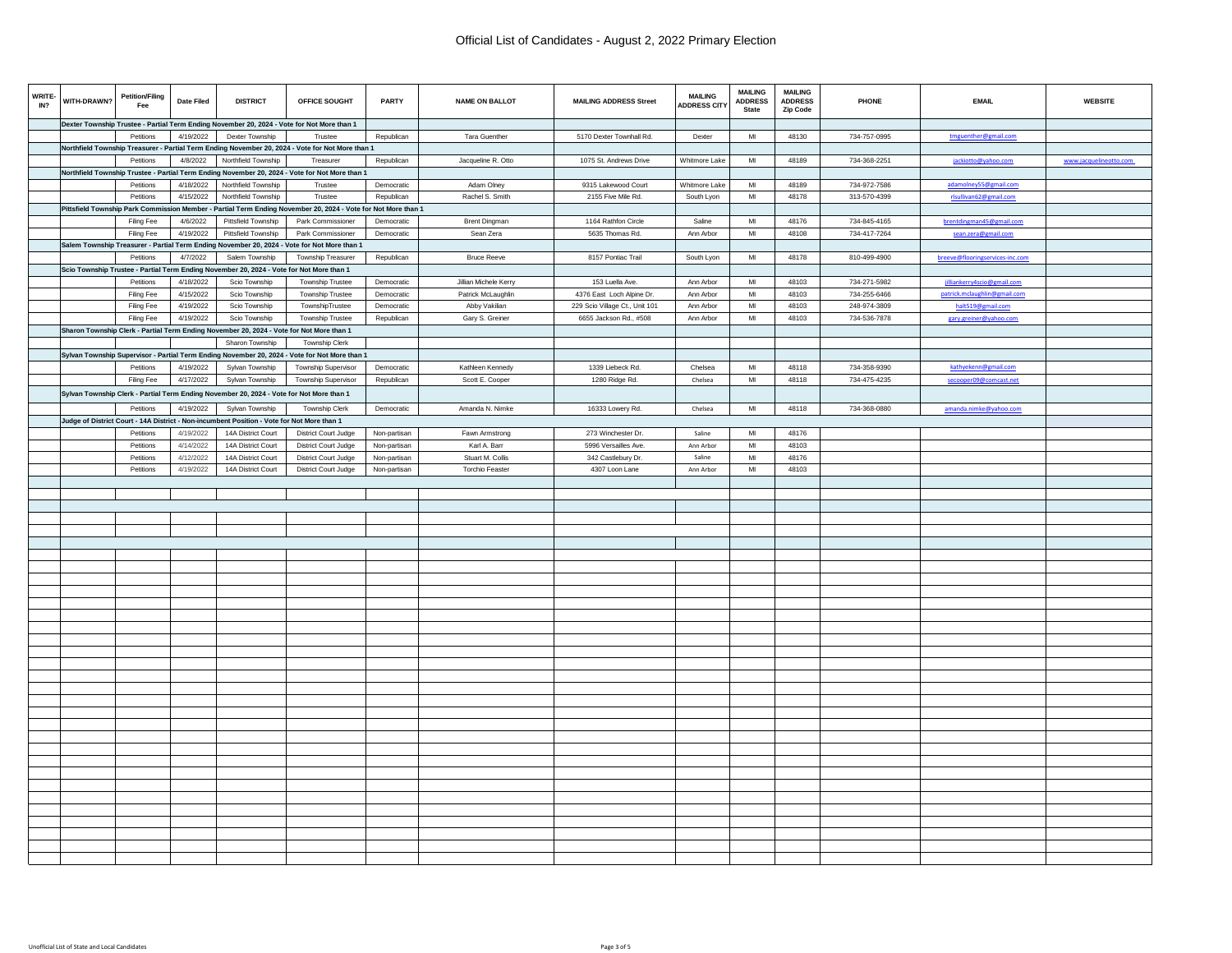| WRITE- $_{IN2}$ | Petition/Filing<br>Fee<br>WITH-DRAWN? | Date Filed | <b>DISTRICT</b> | OFFICE SOUGHT | PARTY | <b>NAME ON BALLOT</b> | <b>MAILING ADDRESS Street</b> | <b>MAILING<br/>ADDRESS CITY</b> | <b>MAILING<br/>ADDRESS</b><br><b>MAILING<br/>ADDRESS</b><br>State<br>Zip Code | PHONE | <b>EMAIL</b> | WEBSITE |
|-----------------|---------------------------------------|------------|-----------------|---------------|-------|-----------------------|-------------------------------|---------------------------------|-------------------------------------------------------------------------------|-------|--------------|---------|
|                 |                                       |            |                 |               |       |                       |                               |                                 |                                                                               |       |              |         |
|                 |                                       |            |                 |               |       |                       |                               |                                 |                                                                               |       |              |         |
|                 |                                       |            |                 |               |       |                       |                               |                                 |                                                                               |       |              |         |
|                 |                                       |            |                 |               |       |                       |                               |                                 |                                                                               |       |              |         |
|                 |                                       |            |                 |               |       |                       |                               |                                 |                                                                               |       |              |         |
|                 |                                       |            |                 |               |       |                       |                               |                                 |                                                                               |       |              |         |
|                 |                                       |            |                 |               |       |                       |                               |                                 |                                                                               |       |              |         |
|                 |                                       |            |                 |               |       |                       |                               |                                 |                                                                               |       |              |         |
|                 |                                       |            |                 |               |       |                       |                               |                                 |                                                                               |       |              |         |
|                 |                                       |            |                 |               |       |                       |                               |                                 |                                                                               |       |              |         |
|                 |                                       |            |                 |               |       |                       |                               |                                 |                                                                               |       |              |         |
|                 |                                       |            |                 |               |       |                       |                               |                                 |                                                                               |       |              |         |
|                 |                                       |            |                 |               |       |                       |                               |                                 |                                                                               |       |              |         |
|                 |                                       |            |                 |               |       |                       |                               |                                 |                                                                               |       |              |         |
|                 |                                       |            |                 |               |       |                       |                               |                                 |                                                                               |       |              |         |
|                 |                                       |            |                 |               |       |                       |                               |                                 |                                                                               |       |              |         |
|                 |                                       |            |                 |               |       |                       |                               |                                 |                                                                               |       |              |         |
|                 |                                       |            |                 |               |       |                       |                               |                                 |                                                                               |       |              |         |
|                 |                                       |            |                 |               |       |                       |                               |                                 |                                                                               |       |              |         |
|                 |                                       |            |                 |               |       |                       |                               |                                 |                                                                               |       |              |         |
|                 |                                       |            |                 |               |       |                       |                               |                                 |                                                                               |       |              |         |
|                 |                                       |            |                 |               |       |                       |                               |                                 |                                                                               |       |              |         |
|                 |                                       |            |                 |               |       |                       |                               |                                 |                                                                               |       |              |         |
|                 |                                       |            |                 |               |       |                       |                               |                                 |                                                                               |       |              |         |
|                 |                                       |            |                 |               |       |                       |                               |                                 |                                                                               |       |              |         |
|                 |                                       |            |                 |               |       |                       |                               |                                 |                                                                               |       |              |         |
|                 |                                       |            |                 |               |       |                       |                               |                                 |                                                                               |       |              |         |
|                 |                                       |            |                 |               |       |                       |                               |                                 |                                                                               |       |              |         |
|                 |                                       |            |                 |               |       |                       |                               |                                 |                                                                               |       |              |         |
|                 |                                       |            |                 |               |       |                       |                               |                                 |                                                                               |       |              |         |
|                 |                                       |            |                 |               |       |                       |                               |                                 |                                                                               |       |              |         |
|                 |                                       |            |                 |               |       |                       |                               |                                 |                                                                               |       |              |         |
|                 |                                       |            |                 |               |       |                       |                               |                                 |                                                                               |       |              |         |
|                 |                                       |            |                 |               |       |                       |                               |                                 |                                                                               |       |              |         |
|                 |                                       |            |                 |               |       |                       |                               |                                 |                                                                               |       |              |         |
|                 |                                       |            |                 |               |       |                       |                               |                                 |                                                                               |       |              |         |
|                 |                                       |            |                 |               |       |                       |                               |                                 |                                                                               |       |              |         |
|                 |                                       |            |                 |               |       |                       |                               |                                 |                                                                               |       |              |         |
|                 |                                       |            |                 |               |       |                       |                               |                                 |                                                                               |       |              |         |
|                 |                                       |            |                 |               |       |                       |                               |                                 |                                                                               |       |              |         |
|                 |                                       |            |                 |               |       |                       |                               |                                 |                                                                               |       |              |         |
|                 |                                       |            |                 |               |       |                       |                               |                                 |                                                                               |       |              |         |
|                 |                                       |            |                 |               |       |                       |                               |                                 |                                                                               |       |              |         |
|                 |                                       |            |                 |               |       |                       |                               |                                 |                                                                               |       |              |         |
|                 |                                       |            |                 |               |       |                       |                               |                                 |                                                                               |       |              |         |
|                 |                                       |            |                 |               |       |                       |                               |                                 |                                                                               |       |              |         |
|                 |                                       |            |                 |               |       |                       |                               |                                 |                                                                               |       |              |         |
|                 |                                       |            |                 |               |       |                       |                               |                                 |                                                                               |       |              |         |
|                 |                                       |            |                 |               |       |                       |                               |                                 |                                                                               |       |              |         |
|                 |                                       |            |                 |               |       |                       |                               |                                 |                                                                               |       |              |         |
|                 |                                       |            |                 |               |       |                       |                               |                                 |                                                                               |       |              |         |
|                 |                                       |            |                 |               |       |                       |                               |                                 |                                                                               |       |              |         |
|                 |                                       |            |                 |               |       |                       |                               |                                 |                                                                               |       |              |         |
|                 |                                       |            |                 |               |       |                       |                               |                                 |                                                                               |       |              |         |
|                 |                                       |            |                 |               |       |                       |                               |                                 |                                                                               |       |              |         |
|                 |                                       |            |                 |               |       |                       |                               |                                 |                                                                               |       |              |         |
|                 |                                       |            |                 |               |       |                       |                               |                                 |                                                                               |       |              |         |
|                 |                                       |            |                 |               |       |                       |                               |                                 |                                                                               |       |              |         |